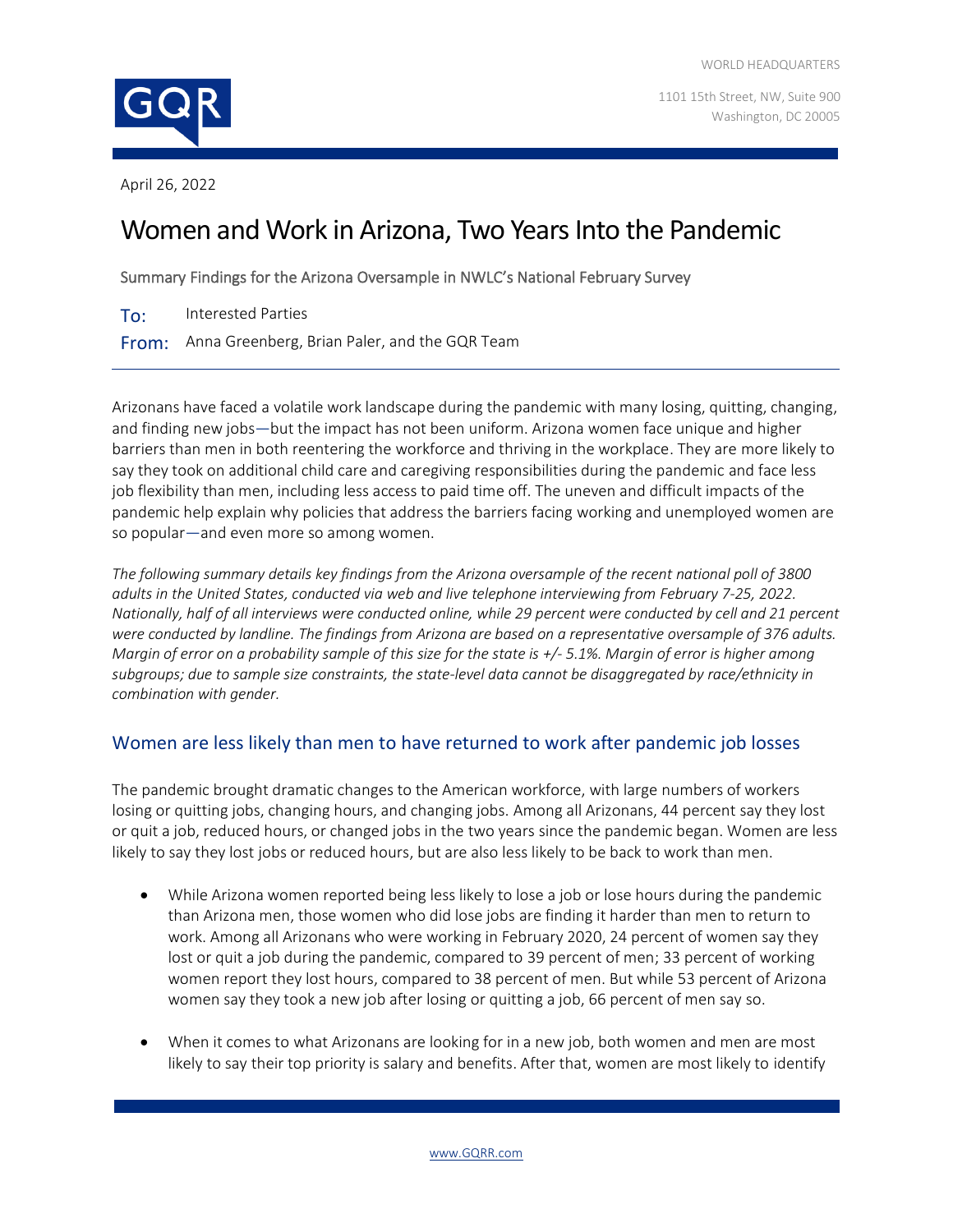control over their hours and the ability to work from home as most important, while men are more likely to name growth opportunities and having good coworkers and managers.

• Looking forward, both women and men see good job opportunities available, but women are less optimistic than men—a 69 percent majority of women in Arizona say there are good job opportunities available for someone like them, while 75 percent of men say so.

#### Low job quality and inadequate support to meet caregiving needs

Women in Arizona are significantly more likely than men to say increased responsibilities are hindering their ability to work, as child care and other caregiving responsibilities at home are falling more heavily on women. And working women in Arizona are particularly likely to lack the flexibility, wages, and benefits they need to care for themselves and their families.

• Women in Arizona are more likely to say that school and child care disruptions affect their ability to work or look for work. Among mothers, 65 percent say having children at home affects their ability to get work done or to look for work, compared to 45 percent of fathers; only 36 percent of mothers keep the same work hours when kids are home, compared to 51 percent of fathers. Mothers are more than twice as likely as fathers to say having kids at home means they must stop working altogether.



• Despite being more affected by child care obligations, Arizona women are less likely to say they have accommodating employers. Among women workers with caregiving responsibilities, 46 percent say employers will allow schedule changes to accommodate caregiving needs; more than half (55 percent) of men with caregiving responsibilities report that their employers are accommodating.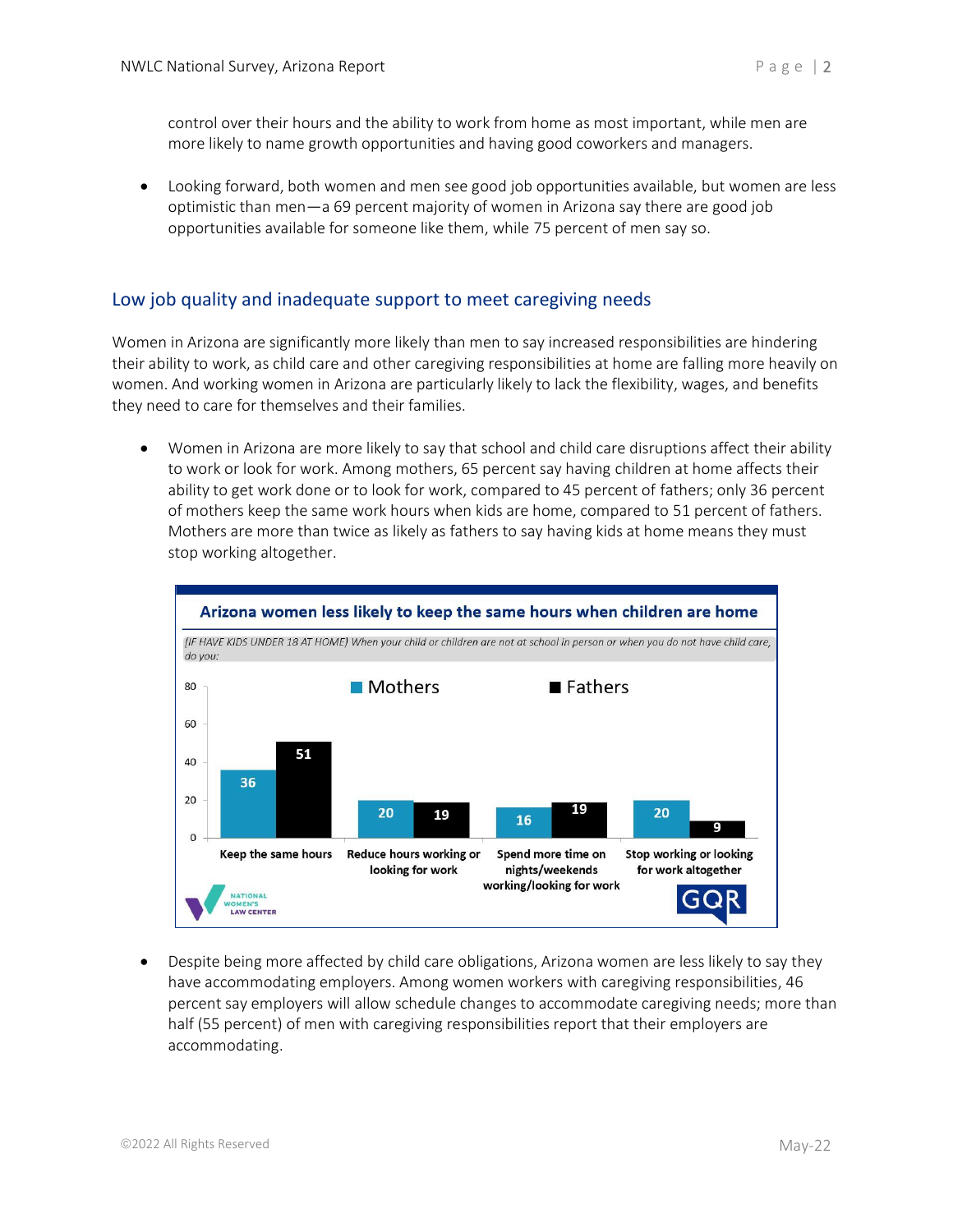- Working women are less likely than working men in Arizona to say they receive benefits from their jobs. While roughly half of both working women and working men in Arizona say their job provides health insurance, only 44 percent of women receive paid vacation, 48 percent receive paid sick days, 26 percent receive paid medical leave, and 26 percent receive paid family leave. Comparatively, 53 percent of men say they receive paid vacation, 51 percent receive paid sick days, 36 percent receive paid medical leave, and 34 percent receive paid family leave. In fact, 34 percent of working women in the state say they receive none of these benefits, compared to 26 percent of working men.
- More than one in three Arizona women (35 percent) hold jobs that pay \$15 per hour or less, compared to 27 percent of men. Workers in these low-paid jobs are especially likely to lack access to benefits.

## Negative effects on mental health and financial security

A majority of all Arizonans say their mental health is worse off now than it was when the pandemic began, while a plurality say they are financially worse off now. Unlike in national data where women report being relatively worse off than men in terms of finances and mental health, women and men in Arizona are about equally likely to say their financial and mental health worsened during the pandemic.

- Only 22 percent of Arizona women feel better off financially today than at the onset of the pandemic, while 33 percent feel financially worse off. Similarly, 24 percent of men say they are better off, while 30 percent say they are worse off.
- A majority of women in Arizona (51 percent) and a similar share of men (54 percent) report that the pandemic has had a negative impact on their mental health, such as depression, anxiety, or sleep difficulties. Among Arizonans with worsening mental health, about 1 in 4 women (24 percent) sought treatment from a mental health professional, such as therapy or medication, compared to 15 percent of men; among those who did not seek treatment, 43 percent of women say they did not get help due to costs, lack of time, of difficulties in finding a provider.
- Among women in Arizona, 49 percent say their own or their family's physical and mental health is one of the top two causes of stress for them, compared to 46 percent of men who say so. Close to half (45 percent) of both women and men cite bills and expenses as one of their top two stressors.
- Caregiving concerns are also a notable source of stress: nearly 1 in 3 Arizonans (32 percent) cite caring for children, elderly family members, or balancing work and caregiving in general as a stressor.